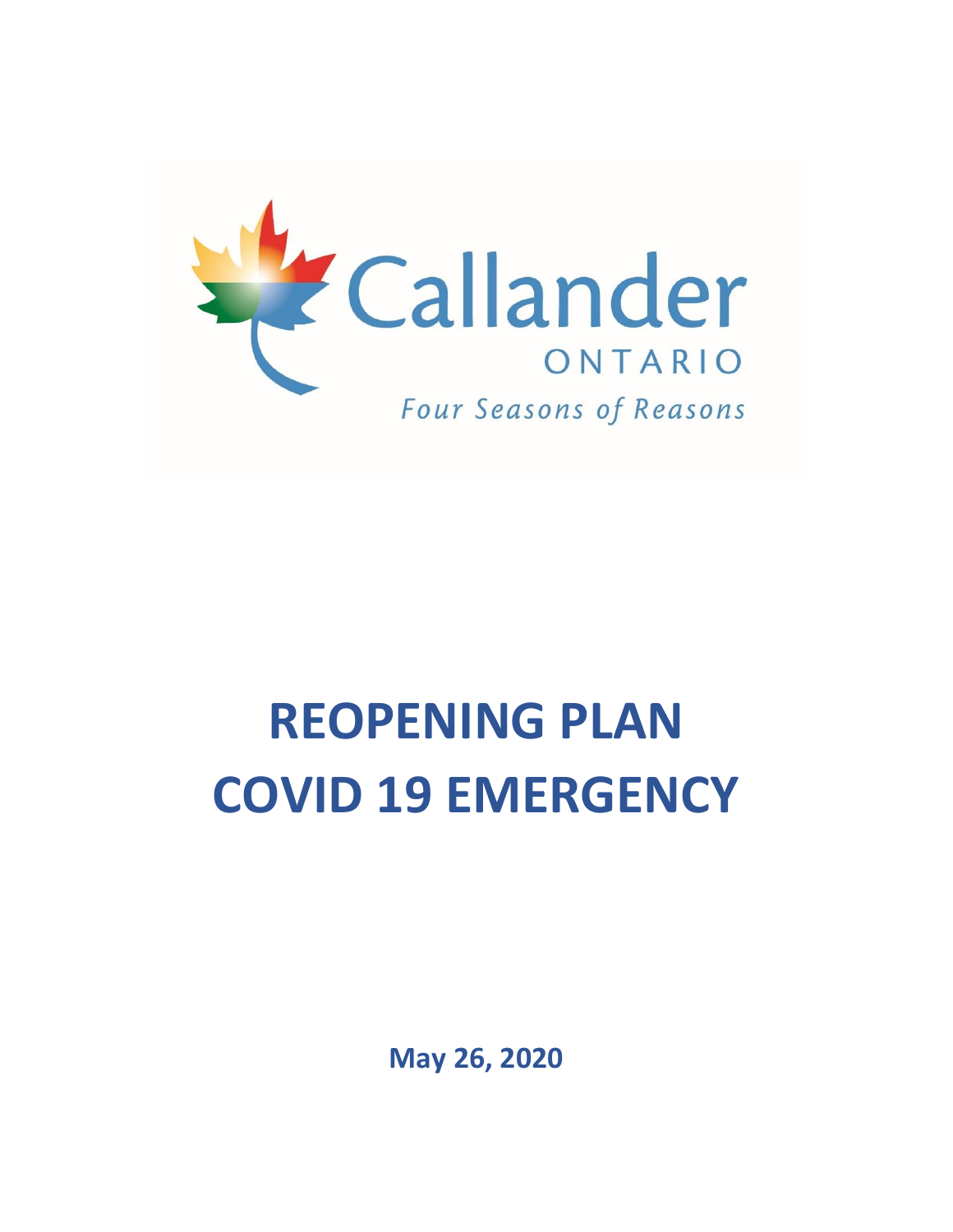# Contents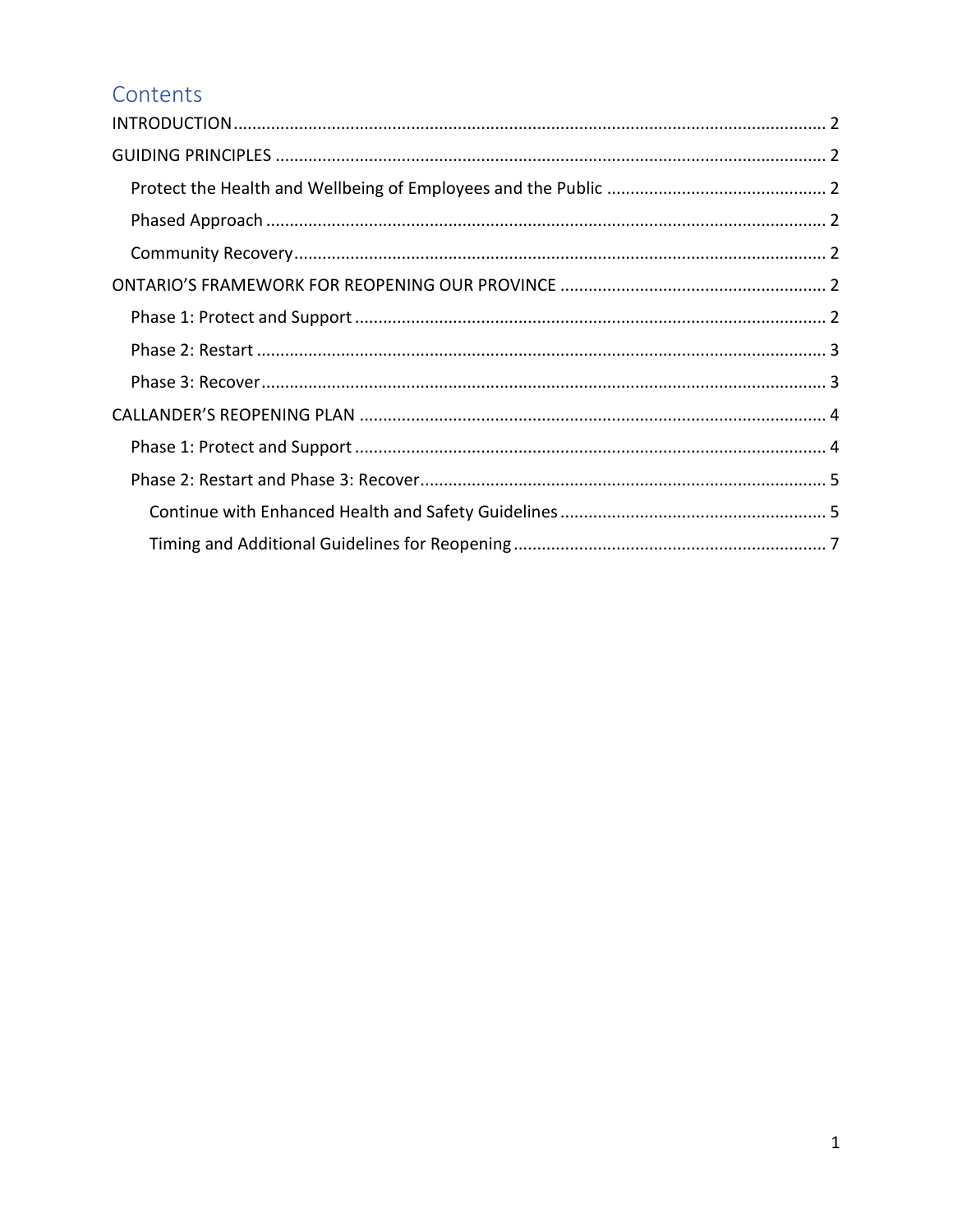# <span id="page-2-0"></span>**INTRODUCTION**

Callander's Reopening Plan provides for the safe and measured reopening of municipal facilities, programs and events that have been closed in response to the COVID 19 emergency.

## <span id="page-2-1"></span>**GUIDING PRINCIPLES**

The following principles are intended to guide the reopening plan:

#### <span id="page-2-2"></span>**Protect the Health and Wellbeing of Employees and the Public**

Our highest priority will be the health and wellbeing of Callander's residents and municipal staff. As such, we will be guided by recommendations from the Province of Ontario, the provincial Chief Medical Officer of Health, the North Bay Parry Sound District Health Unit, and other public health officials.

#### <span id="page-2-3"></span>**Phased Approach**

Callander's reopening will generally align with the Province's Reopening Framework, which takes a phased approach by ensuring the health and safety remains a top priority prior to moving onto subsequent phases.

Further, Callander's phased approach will ensure that appropriate measures are in place prior to safely reopening.

#### <span id="page-2-4"></span>**Community Recovery**

We will prioritize services or activities that contribute to the economic, social and cultural well being of our community.

# <span id="page-2-5"></span>**ONTARIO'S FRAMEWORK FOR REOPENING OUR PROVINCE**

Provided below is a brief outline of Ontario's [A Framework for Reopening our Province](https://www.ontario.ca/page/framework-reopening-our-province)

The Provincial framework comprises 3 key Phases as follows:

#### $\blacksquare$  A Framework for Reopening our Province Protect Restart Recover

#### <span id="page-2-6"></span>**Phase 1: Protect and Support**

The Province's primary focus is on protecting the health and well-being of individuals and families, supporting frontline health care workers, essential workers and businesses, and providing immediate support to protect people and jobs.

Emergency orders put in place to protect people include: the closure of non-essential workplaces, outdoor amenities in parks, recreational areas and public places, as well as bars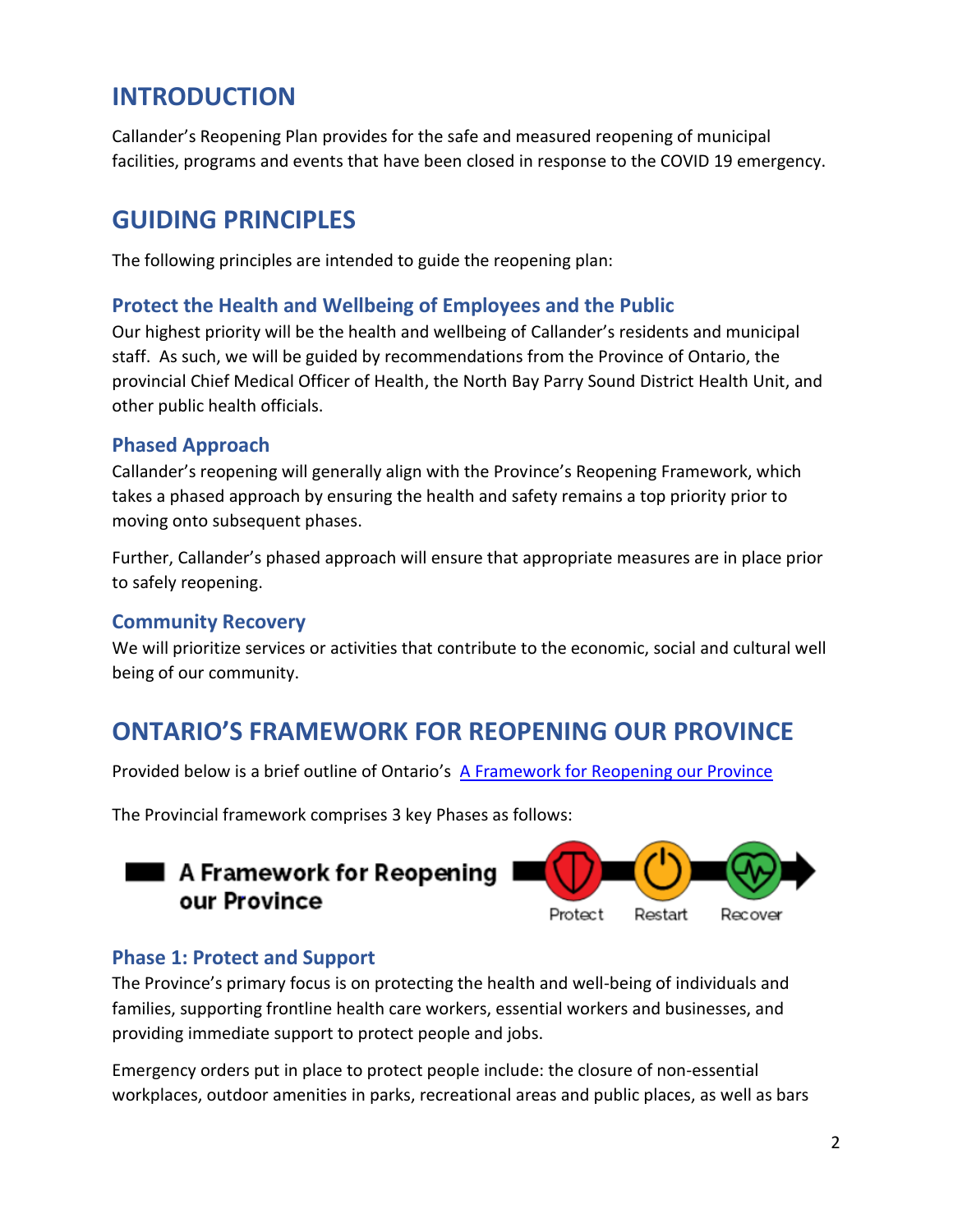and restaurants; restrictions on social gatherings; and limiting staff from working in more than one retirement home, long-term care home or congregate care setting.

### <span id="page-3-0"></span>**Phase 2: Restart**

As of Tuesday, May 19, 2020, the Province commenced with the "Restart" Phase of reopening. As illustrated by the figure below, under Phase 2, the Province will take a careful, stage-bystage approach to loosening emergency measures and reopening Ontario's economy. Public health and workplace safety will remain the top priority, while balancing the needs of people and businesses. Public health officials will carefully monitor each stage for two-to-four weeks, as they assess the evolution of the COVID-19 outbreak to determine if it is necessary to change course to maintain public health. The Province will also continue to issue guidelines for workplace safety.



#### <span id="page-3-1"></span>**Phase 3: Recover**

Ensuring the health and safety of the public and workers will continue to be a top priority as Ontario transitions to a "new normal." The Province will partner with businesses and other sectors to lead Ontario's economic recovery. The focus will be on creating jobs and opportunity across the province, while working to restore long-term prosperity for the benefit of every individual and family in Ontario. As public health measures are lifted and as economic activity resumes, the public will need to continue to maintain physical distancing and hand washing, along with self-isolation when experiencing COVID-19 symptoms. Remote work arrangements should continue where feasible.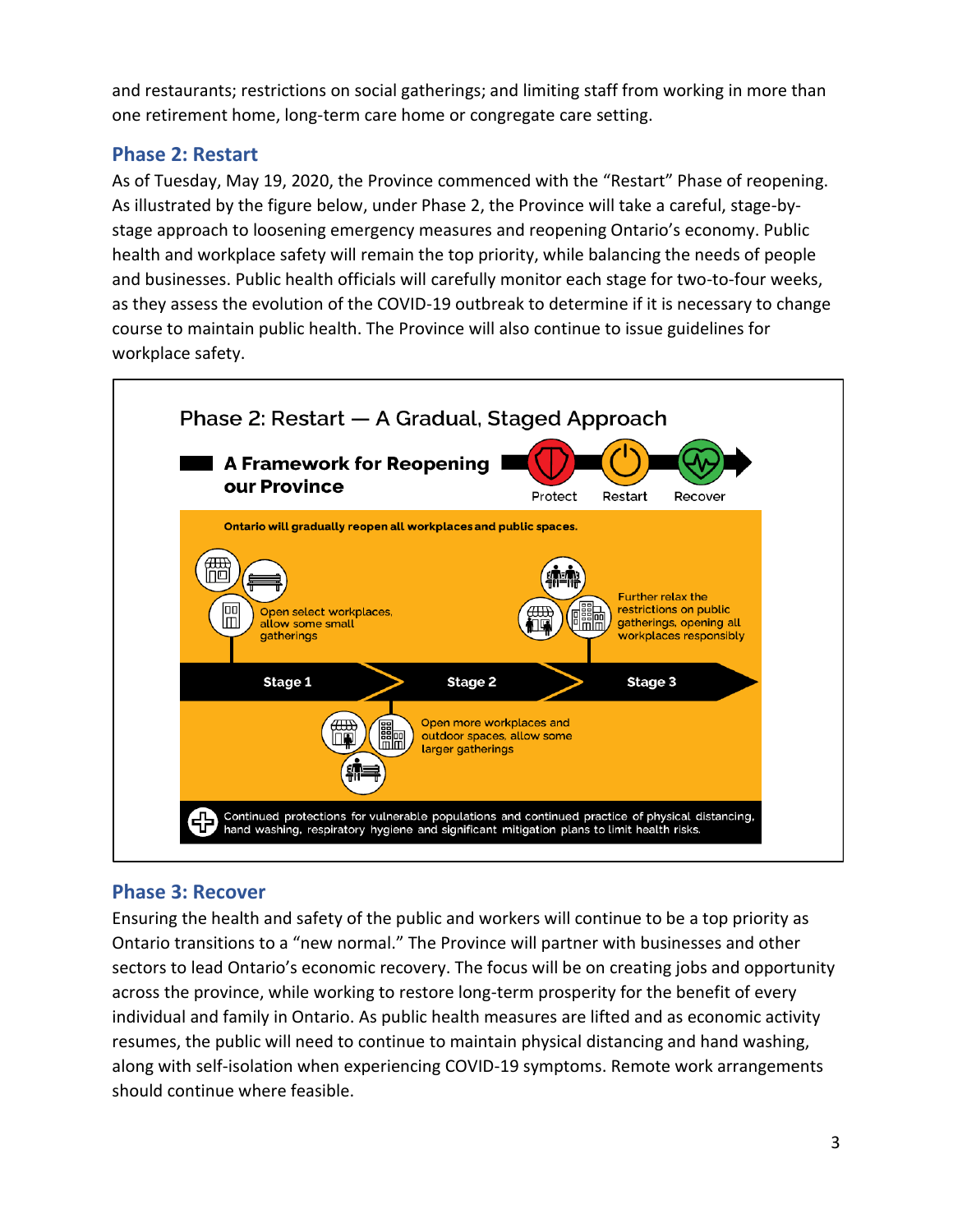# <span id="page-4-0"></span>**CALLANDER'S REOPENING PLAN**

Callander's Reopening Plan is intended to closely follow the actions and direction the Province takes to reopen Ontario and its economy in accordance with its Framework.

In adopting this Callander's Reopening Plan, the Municipal Council will delegate to the Community Control Group (CCG) the task of monitoring the federal, provincial and local health unit pandemic status and measures and move forward with the reopening of Callander's parks, facilities, events, and programs in accordance with this plan and the provincial plan while ensuring that appropriate measures are in place to reopen safely.

Reopening may need to be reversed should the Province or Callander determine the need to reapply or tighten certain public health measures in response to a surge in cases or outbreaks. Further Callander's reopening plan may need to change and evolve as new information becomes available. Any major changes to the plan shall be brought to Council for approval.

The CAO or designate shall keep Council apprised via emails and the public via the municipal website, Facebook page, and newsletters as reopening efforts are underway.

#### <span id="page-4-1"></span>**Phase 1: Protect and Support**

On March 16, 2020, in response to COVID 19, Government advisories were issued to practice physical distancing, self-isolate for 14 days if travelled outside Canada, prohibit gatherings of over 50 people and to make virtual work arrangements where possible. On March 17, the Province declared a state of emergency and ordered the closure of public places and establishments.

The municipality responded by:

- closing playgrounds, play structures, outdoor sports amenities, community centres, public access to municipal offices, facilities (including rentals) and council chambers, and allowed some staff to work from home;
- Municipal Parks and trails remained open for walk through access only;
- cancelling or postponing all municipal events and recreational programs, except for the following:
	- o Spring clean up postponed until at least July 2020
	- $\circ$  Swimming lessons in collaboration with the Municipality of East Ferris July (Instructor and details still to be secured/developed)
	- o Fitness classes using Centennial Park equipment July and August (Instructor and details still to be secured/developed)
	- o Cranberry Day -September 26, 2020
	- o Halloween October 31, 2020
	- o Callander Lights Up Christmas December 6, 2020;
- putting systems in place to enable the continued delivery of services, such as enhanced health and safety measures at all workplaces, installing a doorbell and utilizing the lock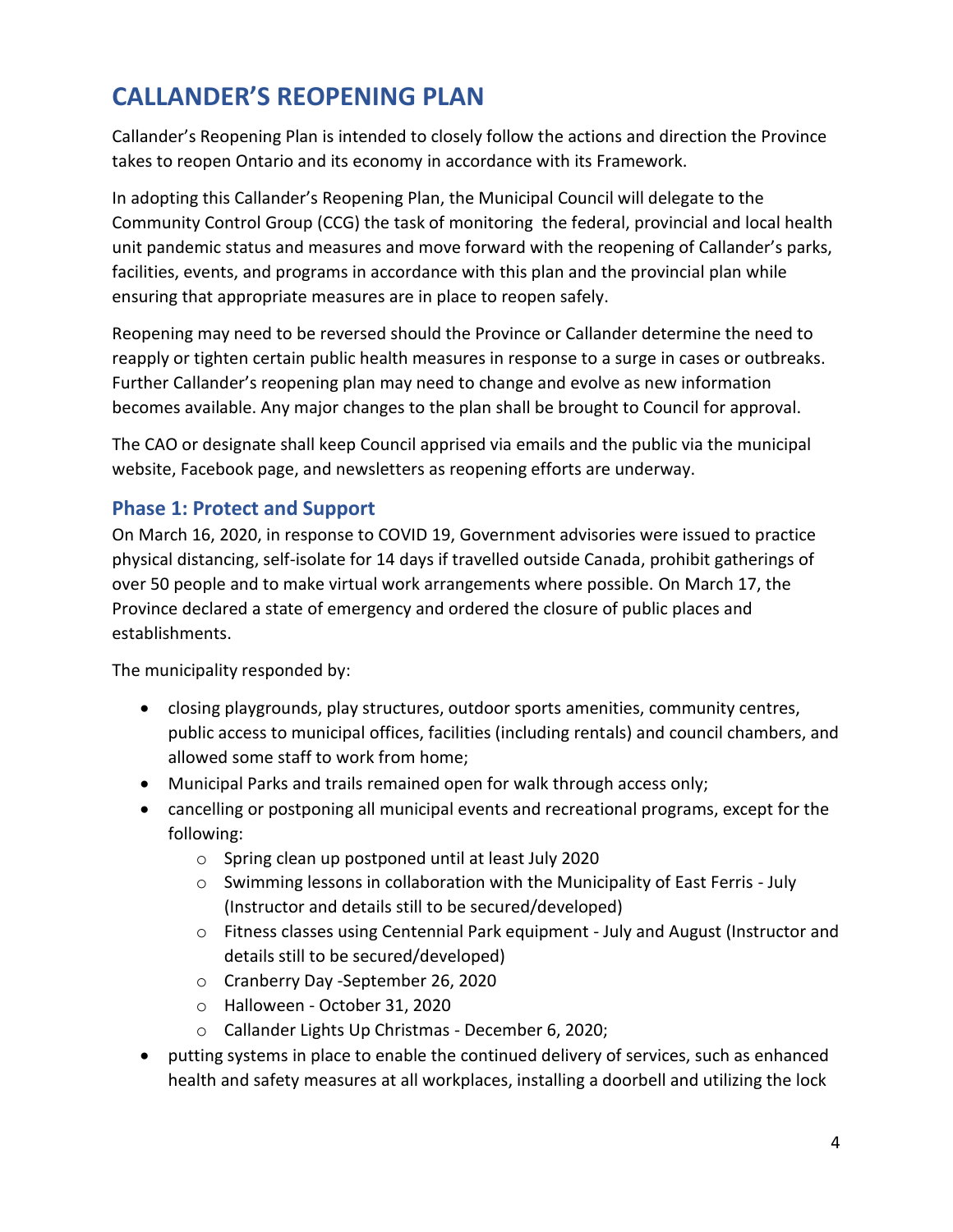box and mailbox at the main office, hosting meetings including council meetings virtually;

- delaying, in accordance with emergency measures, the installation of new playground and sunshade structures at Centennial Park and the start of the King Street rehabilitation project.
- communicating through signage, notices, newsletters, staff/Council meetings, media releases, Facebook and though a COVID 19 page on the municipal website.

#### <span id="page-5-0"></span>**Phase 2: Restart and Phase 3: Recover**

On May 19, 2020, the province commenced with the first stage of the "Phase 2: Restart" plan. For Municipalities, this meant that the following amenities could reopen:

- outdoor sports facilities and multi-use fields (including baseball diamonds, soccer fields, frisbee golf locations, tennis, platform tennis, table tennis and pickleball courts, basketball courts, BMX parks and Skate pads). Where such amenities are used for activities such as non-team sports, such as walking, running, skateboarding, frisbee, kicking a ball and low contact racquet sports like tennis, badminton, pickleball and ping pong.
- Off-leash dog areas; and
- Outdoor picnic sites, benches and shelters in park and recreational areas.

The province also stated that Municipalities should only open these amenities when it is safe to do so.

#### <span id="page-5-1"></span>**Continue with Enhanced Health and Safety Guidelines**

The following guidelines apply to all staff and all municipal work locations throughout all 3 stages of Phase 2: Restart Phase and phase 3: Recover, unless specified otherwise in accordance with the "Timing and Additional Guidelines for Reopening" section of this plan.

#### *Cleaning/Sanitizing*

- Ensure cleaning, disinfecting and sanitizing products are available at all work locations.
- Ensure soap is provided at all sinks.
- Ensure high touch areas like doors and door handles, countertops, keypads, bathroom and sink fixtures, cabinets, kitchen appliances are sanitized on a regular basis (in accordance with guidelines provided by the CCG) at the main office and Operations yard, and a record is kept of such.
- Encourage employees to practice good hand hygiene, coughing or sneezing into their sleeves and to avoid touching their face.
- As much as possible, assign municipal vehicles to specific staff and sanitize vehicles between change overs.

#### *Physical Distancing*

• Working from home is the highest level of controls for limiting the spread, as it eliminates exposure and enables a desirable and safe limit on the number of employees at the workplace, while achieving the same levels of productivity. In fact, recent studies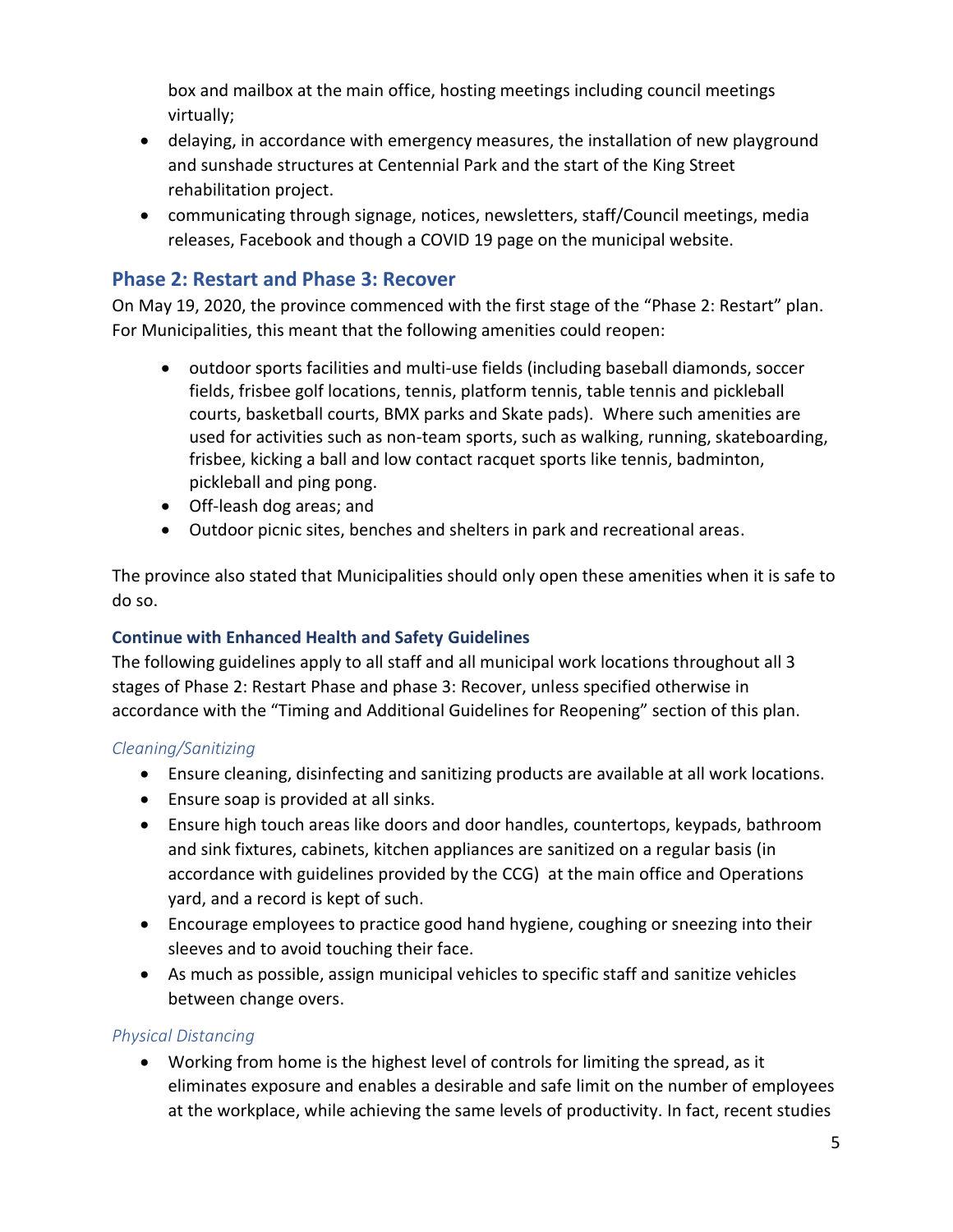are showing increased levels of productivity associated with those who work from home.

The Province has recommended that remote work locations should continue through to the end of the Recovery (Phase 3), where feasible. As such, those staff who can work from home will continue to do so throughout all 3 phases of the emergency so that there are no more than 5 staff working from the Main office and only the CBO working from the Satellite office.

- Staff and Council are encouraged to avoid in person meetings and to instead provide services online by telephone, virtual meeting software or other remote means.
- Staff, Council, and visitors are encouraged to maintain a physical distance of 2 meters from others.
- Staff's workstations are to be separated from each other to ensure a 2 meter or greater distance.
- Managers and supervisors are encouraged to stager lunch and breaks among staff.
- There will be a limit on the number of people in the council chambers at any one time to no more than 5.
- Services will be offered online wherever possible to avoid face to face interactions.
- Ensure no more than 2 employees travel in a vehicle together and only with both occupants wearing a face mask and the passenger sitting in the back seat furthest from the driver.

#### *Safety*

- A face mask and gloves are required for any staff entering a resident's home along with physical distancing.
- All employees and Councillors are required to self monitor and not enter any municipal facility should they experience any COVID 19 like symptoms and if they are already at a municipal facility, then should advise their supervisor or manager and go home and to seek testing.
- Any necessary in person meetings shall take place at the Orton Room. All attendees must be advised of physical distancing requirements. Immediately following such meeting, all touched surfaces must be sanitized.
- All visitors to any municipal facility must be asked if they exhibit symptoms of COVID 19 and will not be allowed to enter if they do.
- All visitors must be advised of physical distancing before entering a municipal facility.
- Employees, Council, and the public will be kept informed with regular updates and information about the COVID 19 Emergency.
- Information will be posted about physical distancing, good hand hygiene and COVID 19 screening.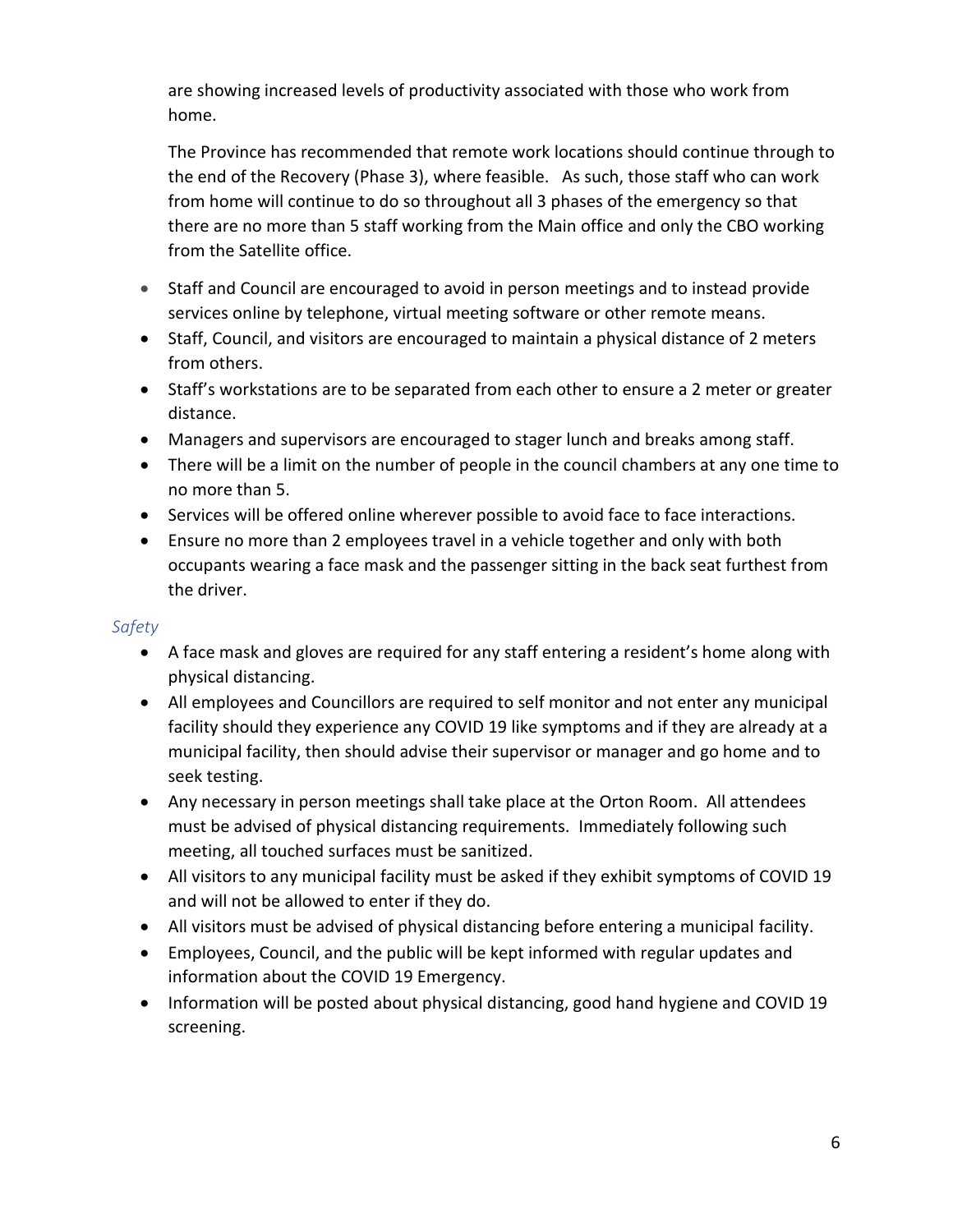<span id="page-7-0"></span>

| <b>Municipal</b>                    | <b>Phase 2: Restart</b>                                                                                                                                                                                                                                                                                                                                                                                                                                                                                                                                                      |                                                                                                                                                                                                                                             |                                                                                                                                                                                                                                                                                                                                                                                                                                                                   |                                                                                                                                                                                                                                                                           |
|-------------------------------------|------------------------------------------------------------------------------------------------------------------------------------------------------------------------------------------------------------------------------------------------------------------------------------------------------------------------------------------------------------------------------------------------------------------------------------------------------------------------------------------------------------------------------------------------------------------------------|---------------------------------------------------------------------------------------------------------------------------------------------------------------------------------------------------------------------------------------------|-------------------------------------------------------------------------------------------------------------------------------------------------------------------------------------------------------------------------------------------------------------------------------------------------------------------------------------------------------------------------------------------------------------------------------------------------------------------|---------------------------------------------------------------------------------------------------------------------------------------------------------------------------------------------------------------------------------------------------------------------------|
| Services &<br><b>Work Locations</b> | Stage 1                                                                                                                                                                                                                                                                                                                                                                                                                                                                                                                                                                      | Stage 2                                                                                                                                                                                                                                     | Stage 3                                                                                                                                                                                                                                                                                                                                                                                                                                                           | Phase 3: Recover                                                                                                                                                                                                                                                          |
| <b>Main Hall</b>                    | • Closed to the Public.<br>• Limit number of staff to<br>5 by having at least 2<br>administration staff<br>work from home.<br>Continue with Enhanced<br><b>Heath and Safety</b><br>Guidelines.<br>• Continue offering online<br>services.<br>• Order and install barrier<br>at service counter as<br>well as other<br>appropriate devices and<br>procedures to enable<br>pre-screening and to<br>limit the number of<br>visitors at one time - all<br>in order to protect the<br>health and safety of<br>staff and the public<br>while conducting<br>business at the office. | • Closed to the Public.<br>• Limit number of staff to<br>5 by having at least 2<br>administration staff<br>work from home.<br>• Continue with<br><b>Enhanced Heath and</b><br>Safety Guidelines.<br>• Continue offering<br>online services. | • Open to the public<br>under Enhanced Heath<br>and Safety Guidelines<br>including a barrier at<br>the service counter,<br>pre-screening, and<br>limiting the number of<br>visitors at any one time.<br>Washrooms to remain<br>closed to the public.<br>• Limit number of staff to<br>5 by having at least 2<br>administration staff<br>work from home.<br>• Continue with Enhanced<br>Heath and Safety<br>Guidelines.<br>• Continue offering online<br>services. | Open to the public in<br>$\bullet$<br>accordance with<br>provincial health and<br>safety guidelines<br>including a barrier at<br>the service counter.<br>Allow staff to continue<br>$\bullet$<br>working from home.<br>Continue offering<br>$\bullet$<br>online services. |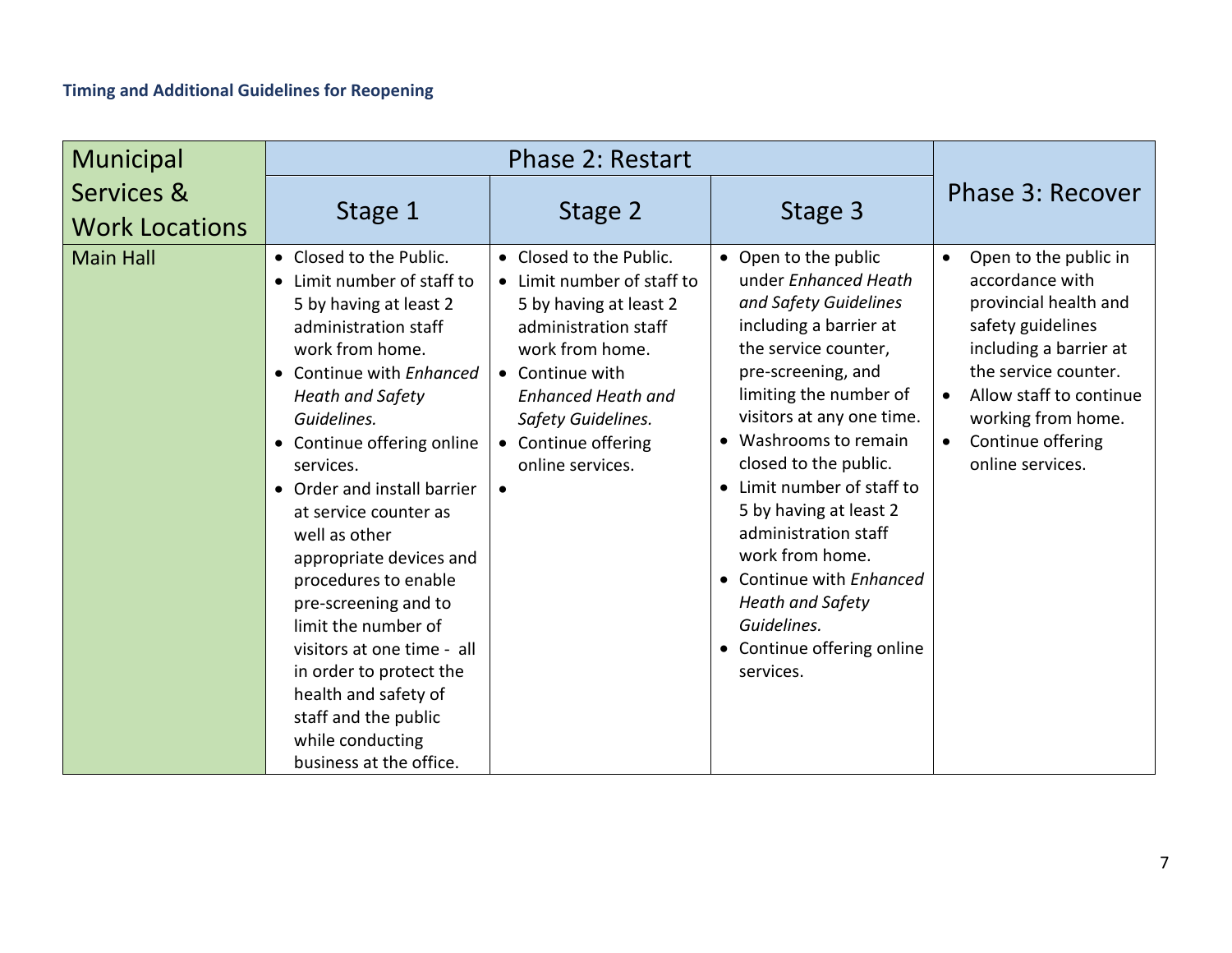| <b>Council Chambers</b>               | • Closed to the Public.<br>• Limit number of staff and councillors to no more than 5.<br>• Continue with Enhanced Heath and Safety Guidelines.<br>• Continue live streaming Council meetings.                                                                                                                                                                                                | • Open to the public<br>unless province directs<br>otherwise and in<br>accordance with<br>Provincial health and<br>safety guidelines.                                                                                                                                         |
|---------------------------------------|----------------------------------------------------------------------------------------------------------------------------------------------------------------------------------------------------------------------------------------------------------------------------------------------------------------------------------------------------------------------------------------------|-------------------------------------------------------------------------------------------------------------------------------------------------------------------------------------------------------------------------------------------------------------------------------|
|                                       |                                                                                                                                                                                                                                                                                                                                                                                              | Meetings with members<br>of the public allowed in<br>the Council Chambers.<br>• Consider continuing<br>with live streaming<br>council meetings.                                                                                                                               |
| Fire and Emergency<br><b>Services</b> | • Continued response to emergencies with Enhanced Health and Safety Guidelines.                                                                                                                                                                                                                                                                                                              | • Continued response to<br>emergencies with<br>Modified Health and<br><b>Safety Guidelines</b>                                                                                                                                                                                |
| <b>Satellite Office</b>               | • Limit occupancy of the satellite office to the CBO only by having the Planning<br>Administrator and the Events, Marketing, and Community Enhancement<br>Coordinator work from home.<br>Expand CBO services in accordance with applicable provincial guidelines<br>• Committee of Adjustment, Planning Advisory Committee and Statutory Public<br>meetings to be held via virtual meetings. | • Allow staff to continue<br>working from home.<br>Full CBO services<br>provided.<br>• In person Committee<br>and public meetings<br>allowed unless province<br>directs otherwise.<br>Meetings with members<br>$\bullet$<br>of the public allowed at<br>the satellite office. |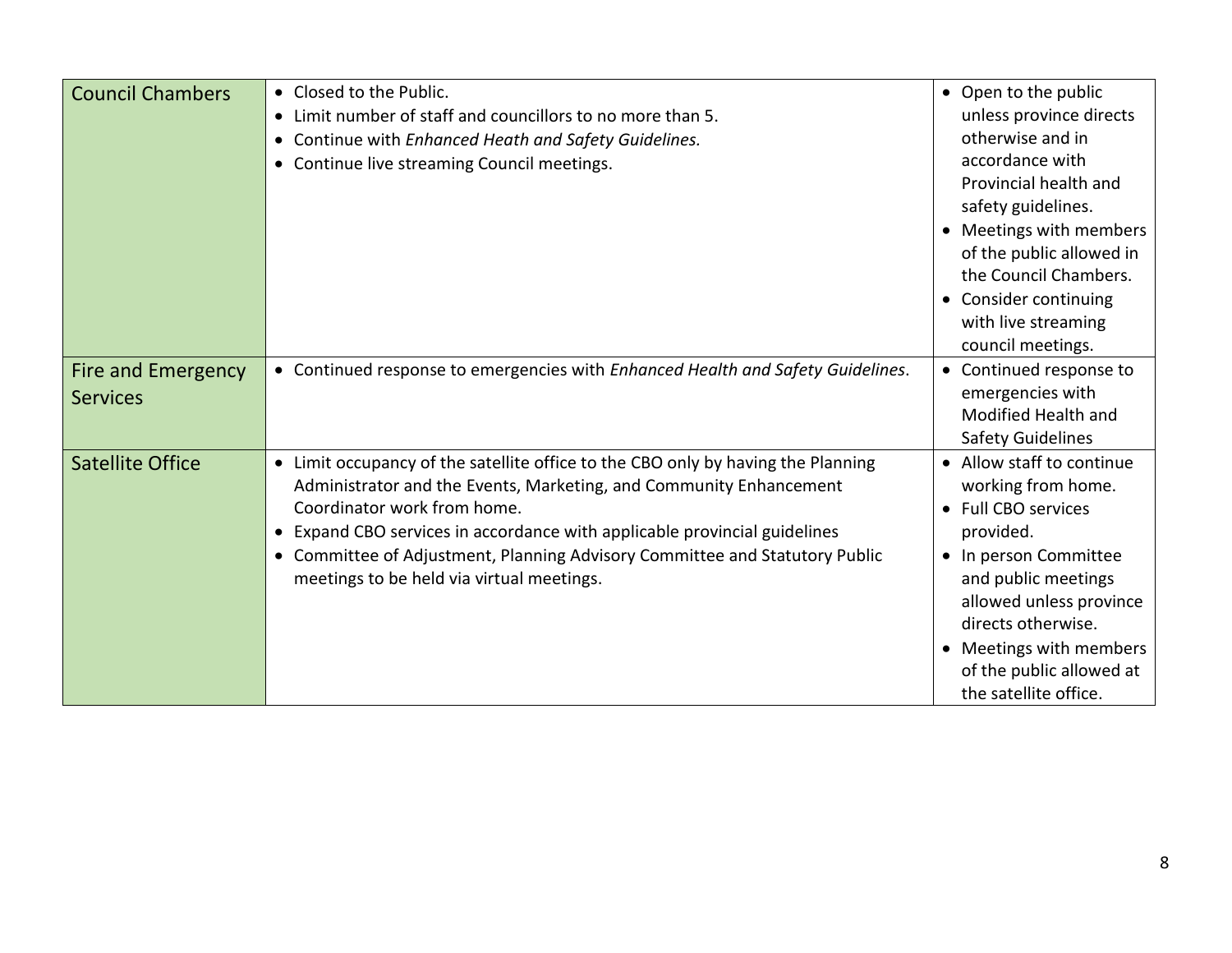| <b>Operations</b>                                   | • Operations continuing<br>under Enhanced Health<br>and Safety Guidelines.<br>• Proceed with King Street<br>project.                                                                                                                                                                                                                                                                                                                                                          | • Operations continuing<br>under Enhanced Health<br>and Safety Guidelines.<br>• Proceed with the<br>installation of play<br>structure and sun sails<br>at Centennial Park.                                                                                                      | • Operations continuing<br>under Enhanced Health<br>and Safety Guidelines.                                                                                                                                                                                                                                                                                                                                                                                                                                                                                      | • Operations continuing<br>under Modified Health<br>and Safety Guidelines.                                                     |
|-----------------------------------------------------|-------------------------------------------------------------------------------------------------------------------------------------------------------------------------------------------------------------------------------------------------------------------------------------------------------------------------------------------------------------------------------------------------------------------------------------------------------------------------------|---------------------------------------------------------------------------------------------------------------------------------------------------------------------------------------------------------------------------------------------------------------------------------|-----------------------------------------------------------------------------------------------------------------------------------------------------------------------------------------------------------------------------------------------------------------------------------------------------------------------------------------------------------------------------------------------------------------------------------------------------------------------------------------------------------------------------------------------------------------|--------------------------------------------------------------------------------------------------------------------------------|
| <b>Community Centres,</b><br>Museum, and<br>Library | • Community Centres and<br>Museum Closed to the<br>public<br>• Museum organizing<br>archives and offering<br>virtual programming<br>including a "COVID 19<br>Documenting project"<br>Library closed to the<br>$\bullet$<br>public in accordance<br>with direction from the<br>Library Board.<br>Limited library service<br>$\bullet$<br>(curb side pickup) may<br>be offered in<br>accordance with<br>provincial guidelines<br>and at the discretion of<br>the Library Board. | • Slowly reopening<br><b>Community Centre</b><br>rentals and sports<br>programs in accordance<br>with limits placed on<br>such uses by the<br>Province.<br>• Museum organizing<br>archives and offering<br>virtual programming<br>including a "COVID 19<br>Documenting project. | • Continue reopening<br><b>Community Centre</b><br>rentals and sports<br>programs in accordance<br>with limits placed on<br>such uses by the<br>Province.<br>• Museum open to no<br>more than 10 visitors at<br>a time.<br>• Post signage at Museum<br>indicating maximum<br>number of people and<br>physical distancing<br>requirements.<br>Control the number of<br>people in the Museum<br>at any one time through<br>maintaining a locked<br>door and doorbell<br>system and use signage,<br>floor stickers, or arrows<br>to direct the flow of<br>traffic. | Community Centres,<br>$\bullet$<br>Museum and Library<br>open to the public<br>under modified Health<br>and Safety Guidelines. |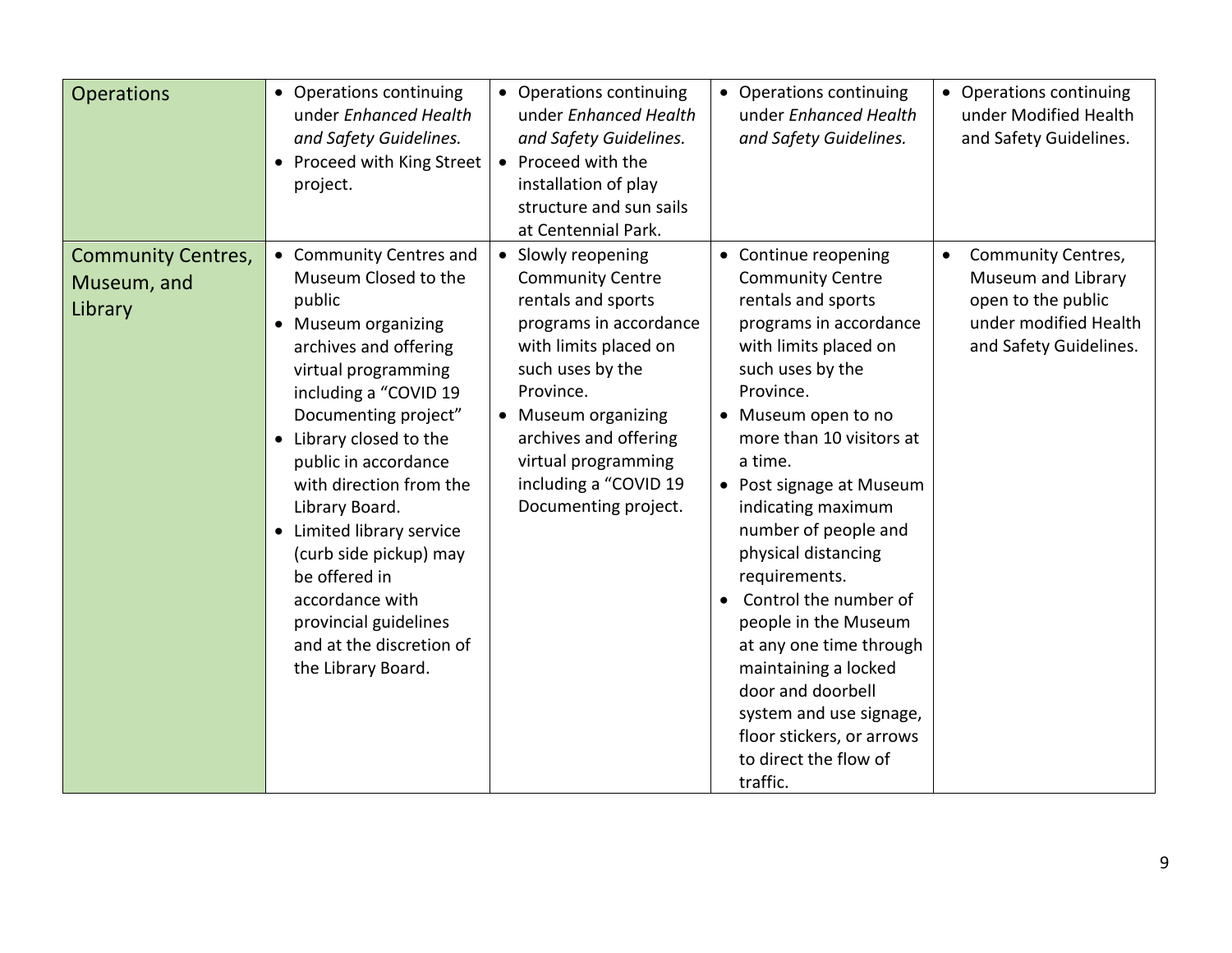| Cemetery                                                                                                                                                                                                               | • Funeral Services limited<br>to immediate family of<br>no more than 10 people<br>and in accordance with<br>provincial guidelines for<br>Cemeteries.<br><b>Preplanning services</b><br>handled over the phone<br>or by appointment only                                                                                                                                                                                                                                                                                                                                                                                           | • Gatherings for funeral<br>services limited as per<br>Provincial Orders and in<br>accordance with<br>provincial guidelines for<br>Cemeteries.<br>• Preplanning services<br>handled over the phone<br>or by appointment only. | • Gatherings for funeral<br>services limited as per<br>Provincial Orders and in<br>accordance with<br>provincial guidelines for<br>Cemeteries.<br>• Preplanning services<br>handled over the phone<br>or by appointment only. | • Gatherings for funeral<br>services limited as per<br>Provincial Orders and in<br>accordance with<br>provincial guidelines for<br>Cemeteries. |
|------------------------------------------------------------------------------------------------------------------------------------------------------------------------------------------------------------------------|-----------------------------------------------------------------------------------------------------------------------------------------------------------------------------------------------------------------------------------------------------------------------------------------------------------------------------------------------------------------------------------------------------------------------------------------------------------------------------------------------------------------------------------------------------------------------------------------------------------------------------------|-------------------------------------------------------------------------------------------------------------------------------------------------------------------------------------------------------------------------------|-------------------------------------------------------------------------------------------------------------------------------------------------------------------------------------------------------------------------------|------------------------------------------------------------------------------------------------------------------------------------------------|
| Parks, playgrounds,<br>play structures,<br>sports fields, Bill<br>Barber, trails,<br>exercise equipment,<br>splash pad, swim<br>platform, dock,<br>benches, gazebos,<br>boat launch,<br>washrooms and<br>change rooms. | All amenities are<br>$\bullet$<br>closed to public except<br>for parks, open spaces,<br>and trails for<br>walkthrough access<br>only while maintaining<br>physical distancing.<br>As of May 19 <sup>th</sup> , picnic,<br>$\bullet$<br>sites, benches,<br>shelters, outdoor<br>sports facilities, and<br>multi-use fields are<br>allowed to open<br>(including baseball<br>diamonds, soccer<br>fields, tennis courts,<br>basketball courts, and<br>Skate Board parks) for<br>activities such as non-<br>team sports including<br>walking, running,<br>skateboarding, frisbee,<br>kicking a ball and low<br>contact racquet sports | • Reopen additional<br>amenities in accordance<br>with provincial<br>directives and<br>guidelines.                                                                                                                            | Reopen additional<br>$\bullet$<br>amenities in<br>accordance with<br>provincial directives<br>and guidelines.                                                                                                                 | Open all remaining<br>$\bullet$<br>amenities in<br>accordance with<br>provincial directives<br>and guidelines.                                 |